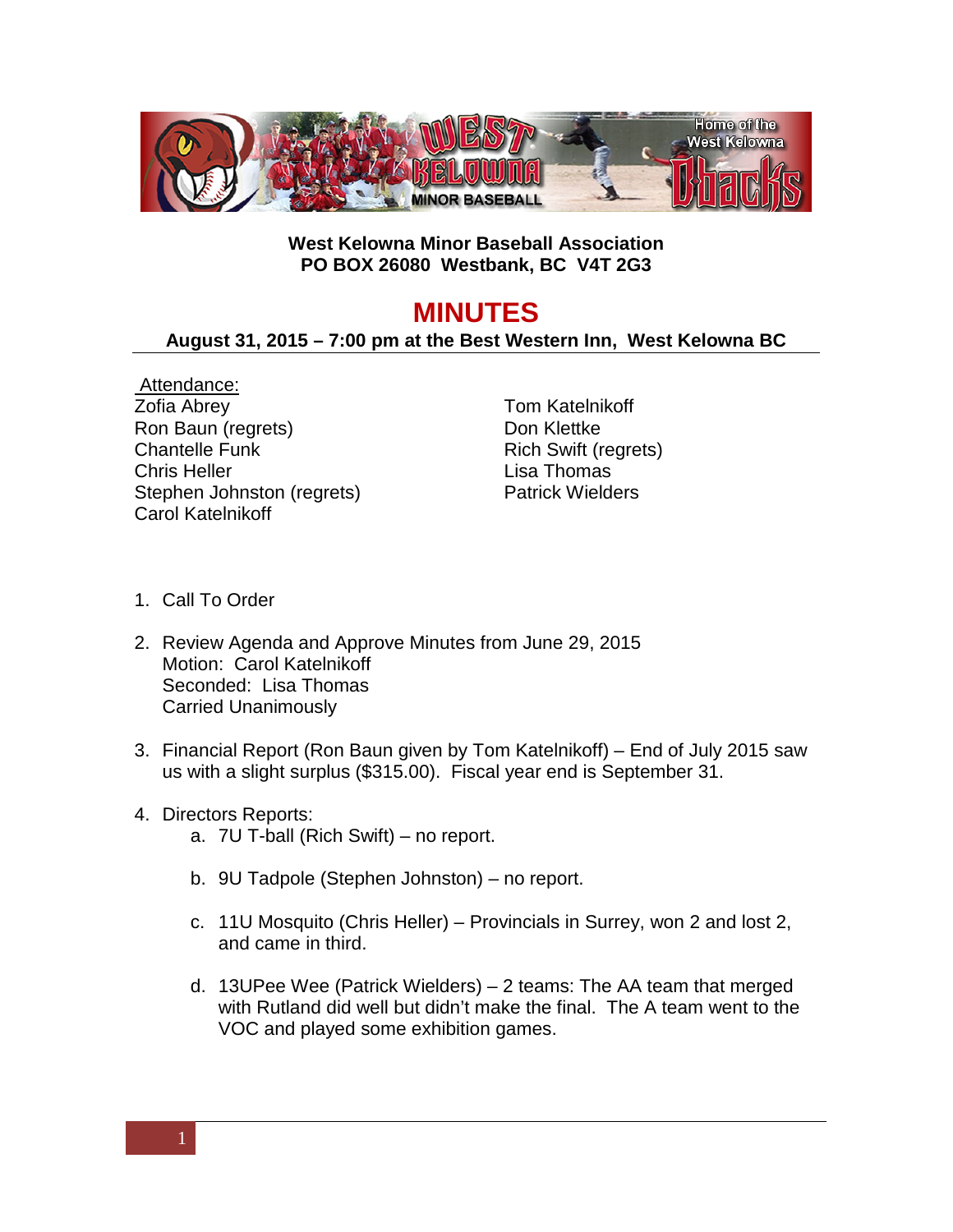- e. 15U Bantam (Carol Katelnikoff) Received Silver at VOC and won 1 lost 3 at Provincials. Good season. Will get a photo for the website.
- f. 18U Midget (Tom Katelnikoff) AAA team went to the provincials. Will consider a separate bank account for tracking 18U costs/expenses for the future year.
- g. 1st Vice President (Don Klettke) pleased to support the association.
- h. 2nd Vice President (Rich Swift) no report.
- i. Registrar (Lisa Thomas) Have started receiving registrations for Fall Ball. 11U Fall Ball registration will go through the District.
- j. Webmaster (Lisa Thomas) Will post stories from the season.
- k. Uniforms (Zofia Abrey /Carol Katelnikoff) Summer ball jerseys arrived before July 1 and all worked out well. Request dark red (Cardinal) jerseys for Fall Ball.
- l. Equipment (Patrick Wielders) Most of the equipment bags have been returned and will follow up with missing keys and will do a final inventory in the coming months and provide a wish list of equipment. Will pull out the old/extra equipment and donate.
- m. Head Coach (Tom Katelnikoff) Three major events this year. Coaches certification clinic. Inside-pitch camp. Big League Experience has invited Tom to come down as a coach.
- n. Tournament (Vacant) note all tournaments were paid this year.
- o. Umpire in Chief (Don Klettke) no report.
- p. Concession (Carol Katelnikoff) working on final numbers. Concession ran smoothly this year and will open on the weekends for Fall Ball.
- q. Fundraising (Vacant)
- r. VOC (Valley of Champions) rep (Tom Katelnikoff/ Don Klettke) Over 70 teams participated this year. Very successful year. Proceeds from this event fund coaching and umpire development scholarships.